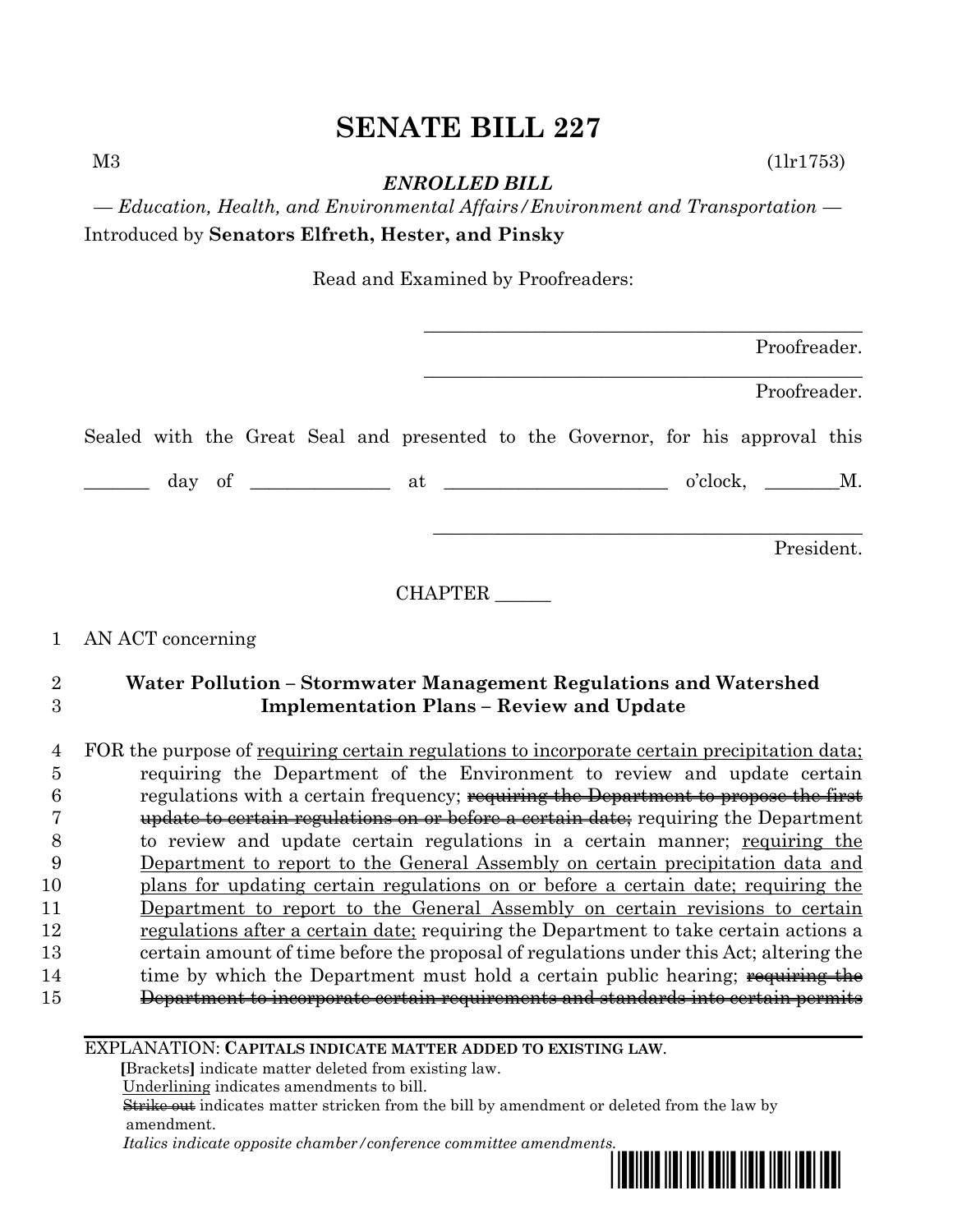1 prohibiting the Department from delaying the implementation of certain requirements or standards; requiring the Department to submit a certain addendum and certain milestones to the U.S. Environmental Protection Agency; requiring the Department to fully implement the addendum and milestones on or before a certain date; defining a certain term; making stylistic changes and a technical correction; and generally relating to water pollution in the State.

- BY repealing and reenacting, without amendments,
- Article Environment
- Section 4–201.1(a)
- Annotated Code of Maryland
- (2013 Replacement Volume and 2020 Supplement)
- BY adding to
- Article Environment
- Section 4–201.1(e); and 4–901 to be under the new subtitle "Subtitle 9.
- Miscellaneous"
- Annotated Code of Maryland
- (2013 Replacement Volume and 2020 Supplement)
- BY repealing and reenacting, with amendments,
- Article Environment
- Section 4–203
- Annotated Code of Maryland
- (2013 Replacement Volume and 2020 Supplement)
- 23 BY adding to
- Article Environment
- Section 4–901 to be under the new subtitle "Subtitle 9. Miscellaneous"
- Annotated Code of Maryland
- (2013 Replacement Volume and 2020 Supplement)
- 

## Preamble

 WHEREAS, On December 29, 2010, the U.S. Environmental Protection Agency established the Chesapeake Bay Total Maximum Daily Load (Bay TMDL), requiring that Chesapeake Bay watershed jurisdictions take all actions necessary to meet the jurisdictions' water quality standards for dissolved oxygen, water clarity, underwater bay grasses, and chlorophyll a by December 31, 2025; and

 WHEREAS, The Bay TMDL is a combination of 92 smaller TMDLs for individual Chesapeake Bay tidal segments, the restoration of which will deliver local water quality improvements to communities across Maryland; and

 WHEREAS, The Watershed Implementation Plans (WIP) under the Bay TMDL are required to be submitted by Chesapeake Bay jurisdictions and play a critical role as part of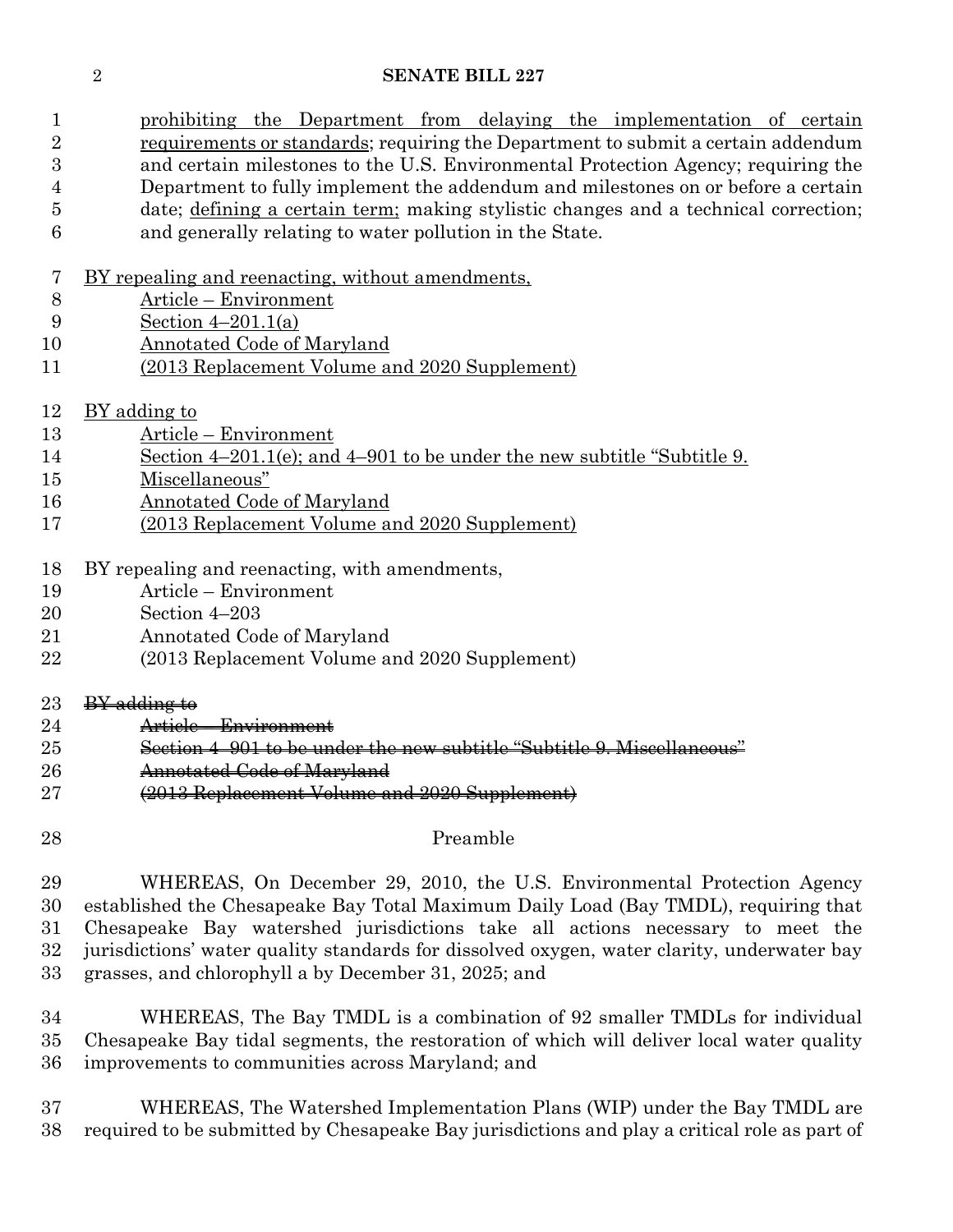#### **SENATE BILL 227** 3

 the Chesapeake Bay accountability framework developed by the U.S. Environmental Protection Agency; and

 WHEREAS, Maryland is a signatory to the 2014 Chesapeake Bay Watershed Agreement in which the State agreed to take actions to increase the Chesapeake Bay's resiliency to withstand the adverse impacts from changing environmental and climate conditions; and

 WHEREAS, In December 2017, the Chesapeake Bay Program's Principals' Staff Committee agreed to include a narrative strategy in Phase III WIPs that describes the jurisdictions' current action plans and strategies to address climate change, as well as the jurisdiction–specific nutrient and sediment pollution loadings due to 2025 climate change conditions; and

 WHEREAS, The Chesapeake Bay Program and the U.S. Environmental Protection Agency expect Chesapeake Bay jurisdictions to account for additional nutrient and sediment pollutant loads caused by climate change conditions in a Phase III WIP addendum or 2–year milestones beginning in 2022; and

 WHEREAS, Maryland and local regulatory agencies rely on outdated precipitation estimates and storm design standards in developing water pollution control permits that must be updated in order to provide Chesapeake Bay and local water quality resiliency; and

 WHEREAS, Outdated precipitation and storm design standards result in insufficient stormwater controls that fail to protect households and communities from precipitation–based flooding; now, therefore,

 SECTION 1. BE IT ENACTED BY THE GENERAL ASSEMBLY OF MARYLAND, That the Laws of Maryland read as follows:

## **Article – Environment**

4–201.1.

(a) In this subtitle the following words have the meanings indicated.

## **(E) "PRECIPITATION DATA" MEANS HISTORICAL DATA THAT DESCRIBES THE RELATIONSHIP BETWEEN PRECIPITATION INTENSITY, DURATION, AND RETURN PERIOD.**

4–203.

 (a) The Department of the Environment shall implement the provisions of this subtitle and shall consult the Department of Natural Resources from time to time,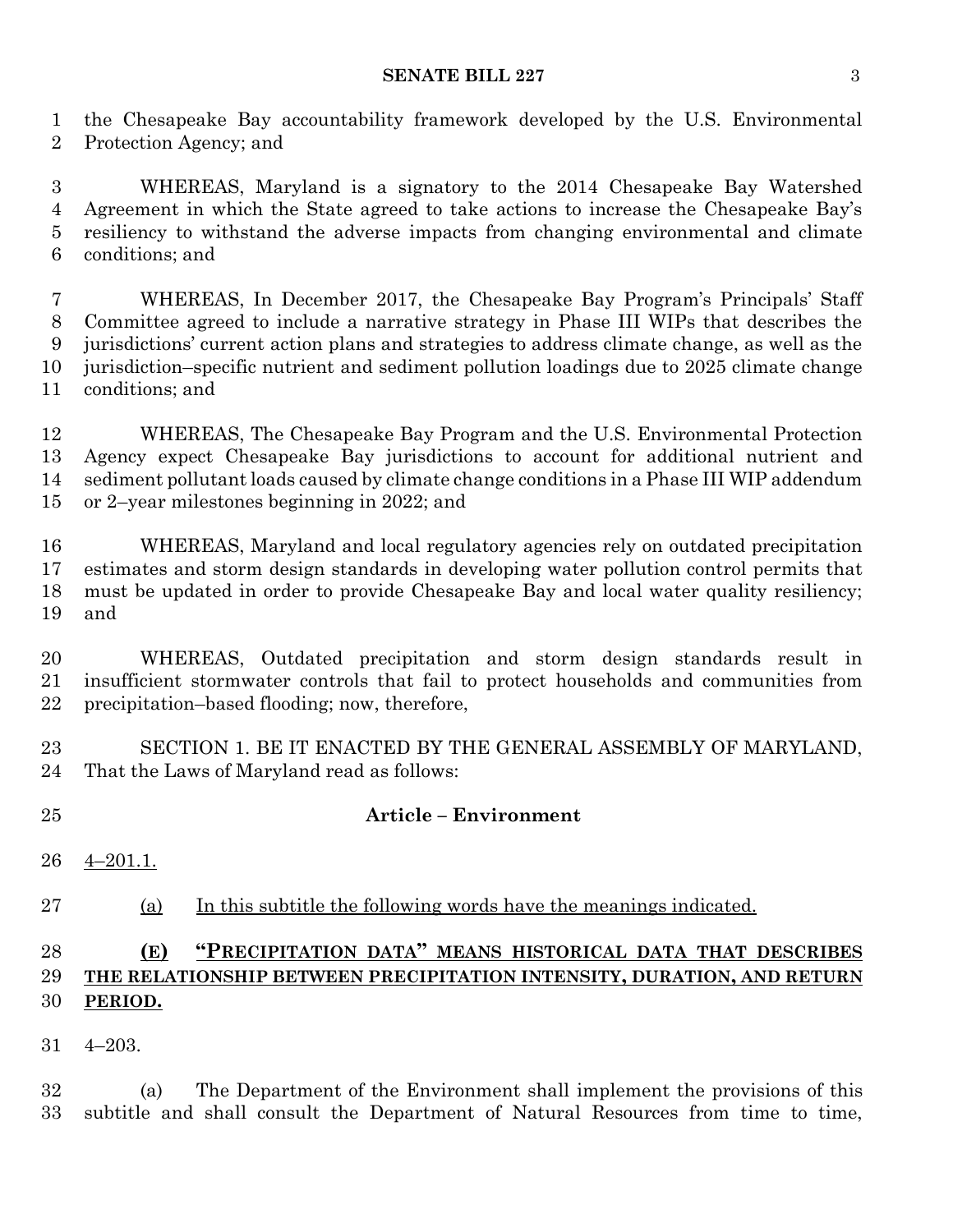including during the adoption of regulations, concerning the impact of stormwater on waters of the State.

 (b) **(1)** The Department shall adopt rules and regulations which establish criteria and procedures for stormwater management in Maryland.

**(2)** The rules and regulations shall:

 **[**(1)**] (I)** Indicate that the primary goal of the State and local programs will be to maintain after development, as nearly as possible, the predevelopment runoff characteristics;

 **[**(2)**] (II)** Make allowance for the difference in hydrologic characteristics and stormwater management needs of different parts of the State;

 **[**(3)**] (III)** Specify that watershed–wide analyses may be necessary to prevent undesirable downstream effects of increased stormwater runoff;

 **[**(4)**] (IV)** Specify the exemptions a county or municipality may grant from the requirements of submitting a stormwater management plan;

 **[**(5) (i)**] (V) 1.** Specify the minimum content of the local ordinances or the rules and regulations of the affected county governing body to be adopted which may be done by inclusion of a model ordinance or model rules and regulations; and

**[**(ii)**] 2.** Establish regulations and a model ordinance that require:

 **[**1.**] A.** The implementation of environmental site design to the maximum extent practicable;

 **[**2.**] B.** The review and modification, if necessary, of planning and zoning or public works ordinances to remove impediments to environmental site design implementation; and

**[**3.**] C.** A developer to demonstrate that**[**:

 A. Environmental**] ENVIRONMENTAL** site design has been implemented to the maximum extent practicable**[**;**]** and

 **[**B. Standard**] STANDARD** best management practices have been used only where absolutely necessary;

 **[**(6)**] (VI)** Indicate that water quality practices may be required for any redevelopment, even when predevelopment runoff characteristics are maintained;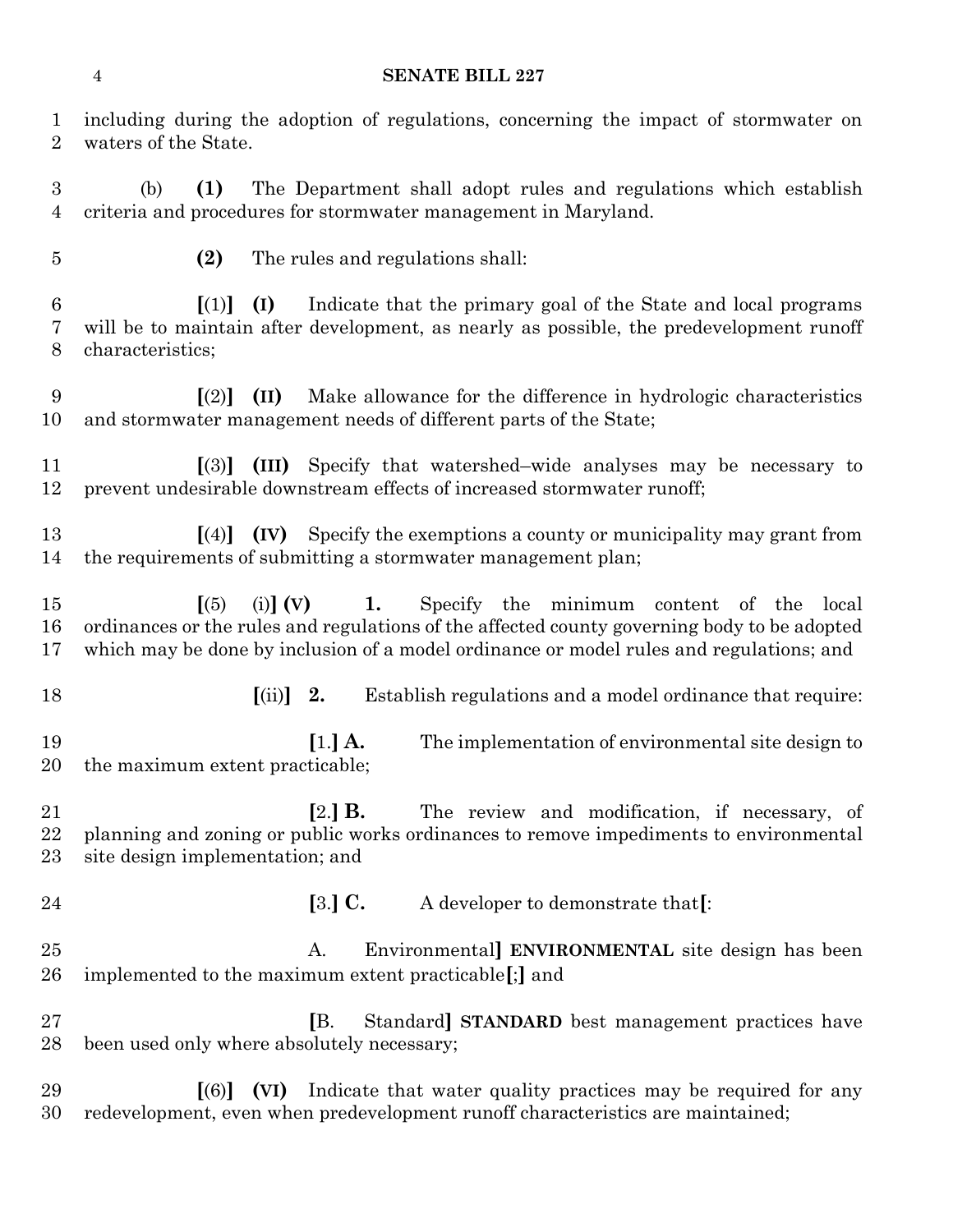#### **SENATE BILL 227** 5

 **[**(7)**] (VII)** Specify the minimum requirements for inspection and maintenance of stormwater practices; **[**(8)**] (VIII)** Specify that all stormwater management plans shall be designed to: **[**(i)**] 1.** Prevent soil erosion from any development project; **[**(ii)**] 2.** Prevent, to the maximum extent practicable, an increase in nonpoint pollution; **[**(iii)**] 3.** Maintain the integrity of stream channels for their biological function, as well as for drainage; **[**(iv)**] 4.** Minimize pollutants in stormwater runoff from new development and redevelopment in order to: **[**1.**] A.** Restore, enhance, and maintain the chemical, physical, and biological integrity of the waters of the State; **[**2.**] B.** Protect public health; **[**3.**] C.** Safeguard fish and aquatic life and scenic and ecological values; and **[**4.**] D.** Enhance the domestic, municipal, recreational, industrial, and other uses of water as specified by the Department; **[**(v)**] 5.** Protect public safety through the proper design and operation of stormwater management facilities; **[**(vi)**] 6.** Maintain 100% of average annual predevelopment groundwater recharge volume for the site; **[**(vii)**] 7.** Capture and treat stormwater runoff to remove pollutants and enhance water quality; **[**(viii)**] 8.** Implement a channel protection strategy to reduce downstream erosion in receiving streams; and **[**(ix)**] 9.** Implement quantity control strategies to prevent increases in the frequency and magnitude of out–of–bank flooding from large, less frequent 29 storm events; and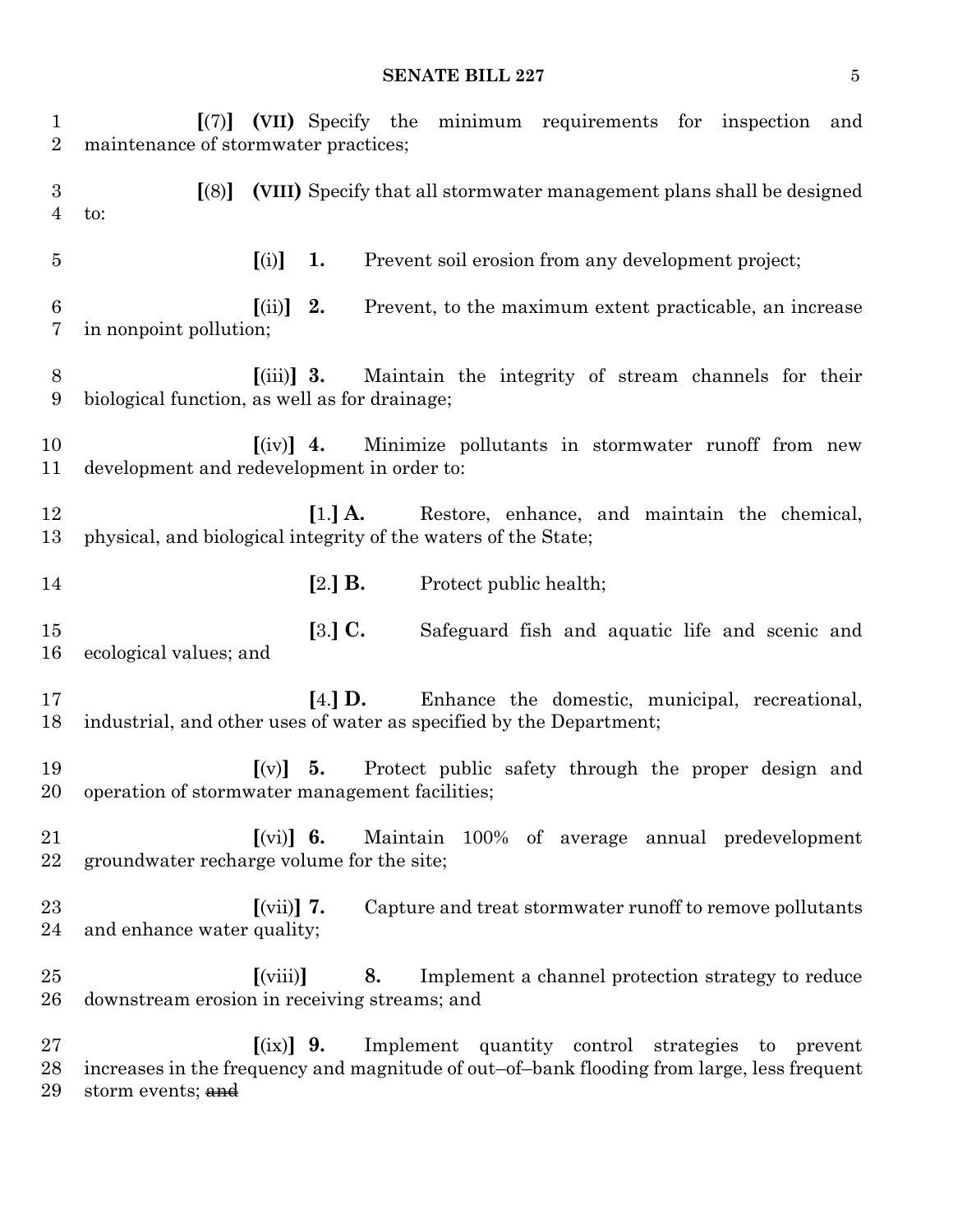| 1<br>$\overline{2}$  | (9)<br>(i) $(IX)$ 1.<br>Establish a comprehensive process for approving<br>grading and sediment control plans and stormwater management plans; and                                                        |
|----------------------|-----------------------------------------------------------------------------------------------------------------------------------------------------------------------------------------------------------|
| 3<br>4               | $\left[ \text{(ii)} \right]$ 2.<br>Specify that the comprehensive process established under<br>item (i) of this item takes into account the cumulative impacts of both plans; AND                         |
| $\overline{5}$<br>6  | INCORPORATE THE MOST RECENT PRECIPITATION DATA<br>(X)<br><b>AVAILABLE.</b>                                                                                                                                |
| 7                    | (3)<br>THE DEPARTMENT SHALL:<br>(I)                                                                                                                                                                       |
| 8<br>9               | $\ddagger$<br><b>REVIEW</b> REVIEW AND UPDATE THE REGULATIONS<br>ADOPTED UNDER THIS SECTION AT LEAST ONCE EVERY 5 YEARS; AND                                                                              |
| 10<br>11             | <b>PROPOSE THE FIRST UPDATE TO THE REGULATIONS</b><br>ON OR BEFORE JANUARY 1, 2022.                                                                                                                       |
| 12<br>13             | IN REVIEWING AND UPDATING THE REGULATIONS ADOPTED<br>(II)<br>UNDER THIS SECTION, THE DEPARTMENT SHALL:                                                                                                    |
| 14<br>15<br>16<br>17 | 1.<br>USE THE MOST RECENT PRECIPITATION DATA<br>AVAILABLE TO AT A MINIMUM, REVISE WATER QUALITY AND WATER QUANTITY<br>CONTROL STANDARDS USING THE MOST RECENT PRECIPITATION DATA AVAILABLE;<br><b>AND</b> |
| 18<br>19             | UPDATE AS NECESSARY, UPDATE AND REVISE THE<br>2.<br>REGULATIONS AS NECESSARY TO MEET THE REQUIREMENTS OF THIS SUBTITLE.                                                                                   |
| 20<br>21<br>22       | ON OR BEFORE NOVEMBER 1, 2021, THE DEPARTMENT<br>(4)<br>(I)<br>SHALL REPORT TO THE GENERAL ASSEMBLY, IN ACCORDANCE WITH § 2-1257 OF<br>THE STATE GOVERNMENT ARTICLE, ON:                                  |
| 23                   | THE MOST RECENT PRECIPITATION DATA AVAILABLE;<br>1.                                                                                                                                                       |
| 24<br>25<br>26       | THE DEPARTMENT'S PLANS FOR IMMEDIATELY<br><u>2.</u><br>UPDATING WATER QUANTITY CONTROL STANDARDS FOR WATERSHEDS WHERE<br>FLOODING EVENTS OCCURRED ON OR AFTER JANUARY 1, 2000; AND                        |
| 27<br>28             | THE DEPARTMENT'S PLANS FOR UPDATING ALL<br>$3_{\cdot}$<br>OTHER REGULATIONS ADOPTED UNDER THIS SECTION.                                                                                                   |
| 29<br>30<br>31       | AFTER NOVEMBER 1, 2021, THE DEPARTMENT SHALL<br>(II)<br>REPORT TO THE GENERAL ASSEMBLY, IN ACCORDANCE WITH § 2-1257 OF THE<br>STATE GOVERNMENT ARTICLE, ON ANY REVISIONS THE DEPARTMENT INTENDS TO        |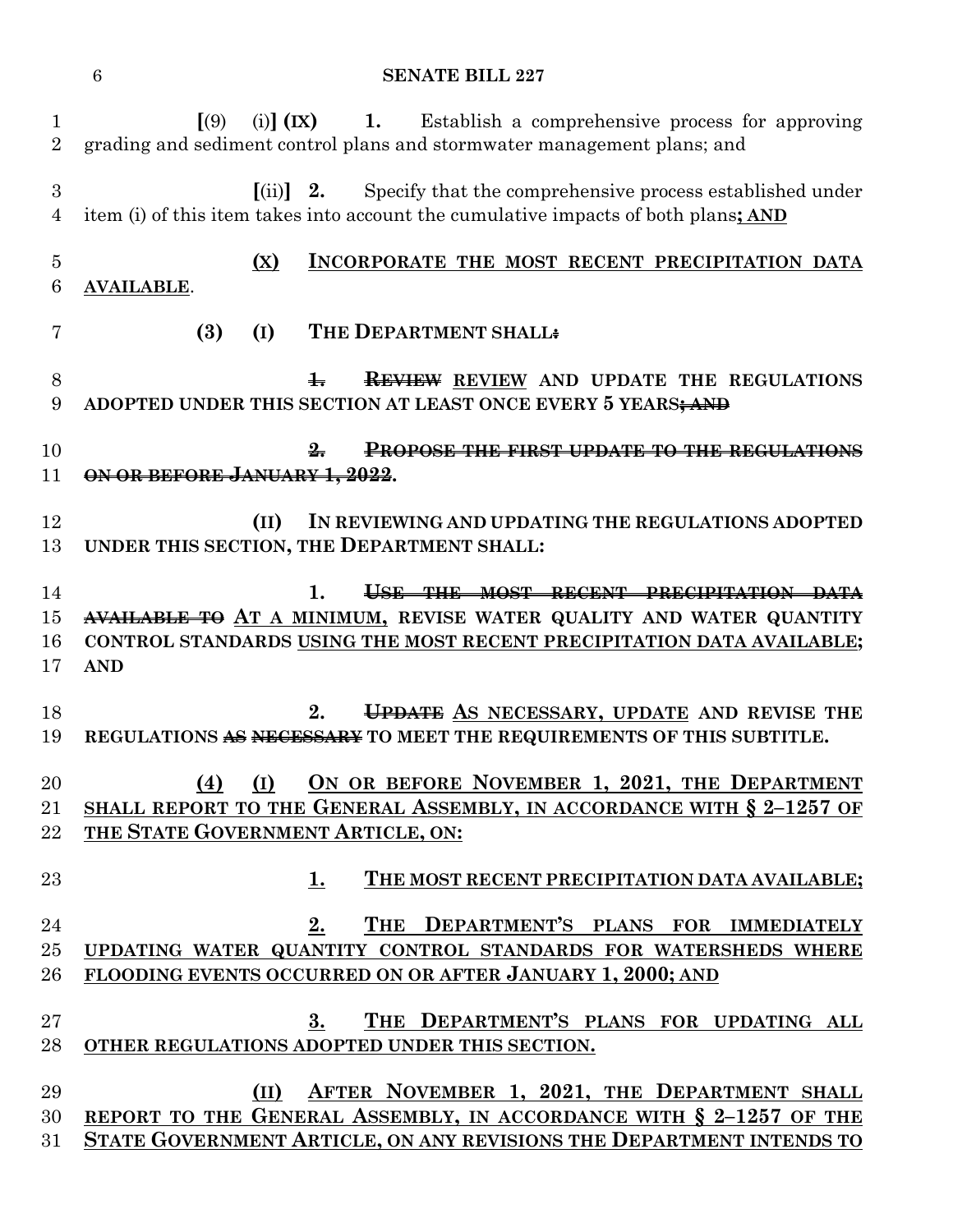| 1                   | MAKE TO THE REGULATIONS ADOPTED UNDER THIS SECTION BEFORE PUBLISHING                                                                                              |
|---------------------|-------------------------------------------------------------------------------------------------------------------------------------------------------------------|
| $\overline{2}$      | THE REGULATIONS.                                                                                                                                                  |
| 3<br>$\overline{4}$ | AT LEAST 6 MONTHS BEFORE THE PROPOSAL OF REGULATIONS<br>(1)<br>$\left( \mathrm{c}\right)$<br>UNDER THIS SECTION, THE DEPARTMENT SHALL:                            |
| $\overline{5}$<br>6 | POST THE REGULATORY PROCESS THAT THE DEPARTMENT<br>(I)<br>FOLLOWS ON THE DEPARTMENT'S WEBSITE; AND                                                                |
| $\overline{7}$<br>8 | <b>CONSULT</b><br>(II)<br><b>WITH</b><br><b>GROUPS</b><br><b>THE</b><br><b>FOLLOWING</b><br><b>AND</b><br>STAKEHOLDERS ON THE IMPACT OF THE PROPOSED REGULATIONS: |
| 9<br>10             | THE COMMISSION ON ENVIRONMENTAL JUSTICE<br>1.<br>AND SUSTAINABLE COMMUNITIES; AND                                                                                 |
| 11<br>12            | 2.<br><b>STAKEHOLDERS WITH EXPERTISE ON STORMWATER</b><br>DESIGN STANDARDS AND CLIMATE SCIENCE, INCLUDING STAKEHOLDERS FROM:                                      |
| 13                  | A.<br>AN ACADEMIC INSTITUTION;                                                                                                                                    |
| 14                  | <b>B.</b><br>THE CHESAPEAKE BAY PROGRAM; AND                                                                                                                      |
| 15                  | $\mathbf{C}$ .<br>THE CHESAPEAKE BAY COMMISSION;                                                                                                                  |
| 16<br>17            | <b>THE</b><br><b>MARYLAND</b><br><b>EMERGENCY</b><br><u>D.</u><br><b>MANAGEMENT</b><br><b>AGENCY;</b>                                                             |
| 18<br>19            | <b>THE</b><br><b>MARYLAND</b><br><b>ASSOCIATION</b><br><b>SOIL</b><br>E.<br><b>OF</b><br><b>CONSERVATION DISTRICTS;</b>                                           |
| 20                  | <b>E.</b> F. LOCAL GOVERNMENT; AND                                                                                                                                |
| 21<br>22            | $\mathbf{\mathbf{\mathbf{\mathsf{\mathfrak{F}}}}}$ G. A PRIVATE SECTOR ENTITY WITH DESIGN AND<br><b>CONSTRUCTION EXPERIENCE; AND</b>                              |
| 23<br>24            | Н.<br>AN ASSOCIATION THAT HAS<br><b>EXPERTISE</b><br>$\overline{\mathit{IN}}$<br>STORMWATER RESTORATION PROJECTS.                                                 |
| 25                  | (2)<br>Before [the] ANY regulations required under this [subsection]<br>26 SECTION are [final] ADOPTED, the Department shall hold at least one public hearing in  |

 **SECTION** are **[**final**] ADOPTED**, the Department shall hold at least one public hearing in the affected immediate geographic areas of the State and shall consult with the affected counties and municipalities.